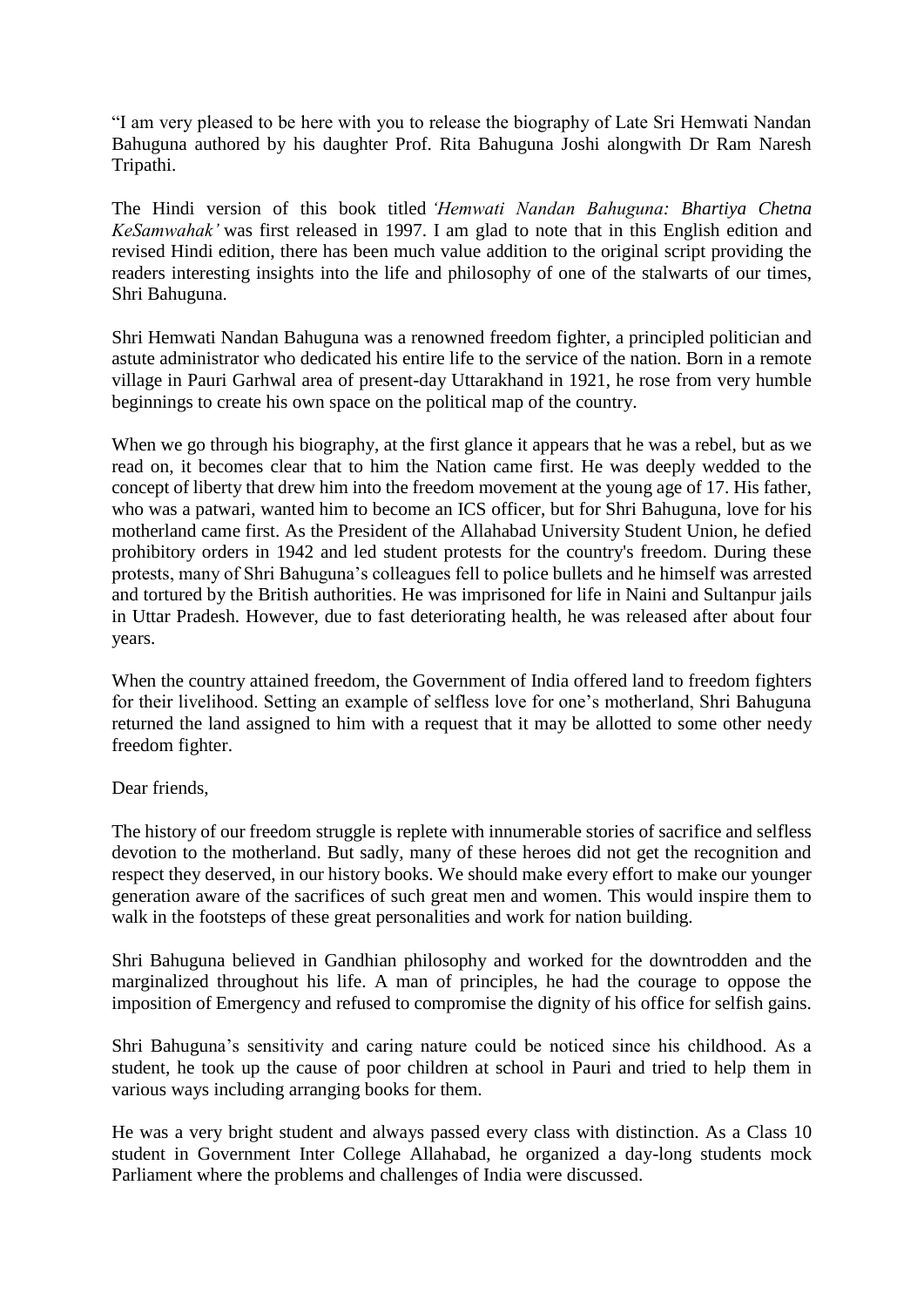During those days, whenever he went home, he would collect boys and conduct cleanliness drives in the village. Water was scarce and women had to walk long distances to fetch it.Shri Bahuguna would collect pots from homes, tie cloth on the mouth of each pot, and alongwith other boys fill the pitchers for village women folk.

I am glad that the Government has taken these issues of the common man on priority. Close to 11 crore toilets have been built in rural India under Swachh Bharat Mission (Gramin). On a parallel footing, Swachh Bharat Mission-Urban 2.0 is being implemented to sustain the progress made in sanitation and solid waste management, and to build a "Garbage Free" Urban India. I would urge every citizen to become an active partner in the implementation of these programs and work for making India neat, clean and green.

Sisters and brothers,

Shri Hemwati Nandan Bahuguna chose to work for the weaker sections of society especially for the scheduled castes, scheduled tribes and minorities. As Chief Minister of Uttar Pradesh, the state stood first in India in land distribution to the SC/ST community. Impressed by his contribution Sri Vinoba Bhave gave him the title of 'Mitti Nandan'.

Shri Bahuguna had famously said – "Till the time wealth is at the top and sweat at the bottom, the message of Swaraj will not go far and wide. We have to rule not just for the sake of ruling, but for bringing about transformative changes."

These are the ideals that inspire our vision of Antyodaya and Sabka Sath, Sabka Vikas, Sab Ka Vishwaas and motivate us to work for the uplift of the poor and marginalized.

Imbued with the spirit of the freedom movement, Shri Bahuguna never deviated from the ideology and principles dear to him. He led a life of struggle and his impatience was not for power but for a positive change in the system.

Hailing from a small village, Shri Bahuguna's sojourn in politics during the decades of 1970's and 1980's is interesting and engaging. He was extremely committed to the betterment of the working classes. Bahuguna ji may have changed political parties but he never deviated from nationalist, socialist and secular ideology. As a young man he had a vision for the Nation.

Walking in the footsteps of Acharya Narendra Dev, Shri Bahuguna set a high benchmark in political life when in 1980, he resigned from the Congress Party and simultaneously from the Parliament as well, even though, there was no anti-defection law at that time mandating his resignation. Such principled and high moral standards are a shining light for our parliamentarians today to emulate.

On reading this biography, one comes across Shri Bahuguna as a man who served the nation with deep commitment, who was bold, fearless and incorruptible. Above all, we see him as a leader who did not ever compromise when it came to his self-respect.

I compliment the authors for coming up with this well-researched and insightful book on one of the foremost figures of Indian politics and freedom struggle. I am sure Shri Hemwati Nandan Bahuguna's exemplary life,as recorded in this biography, would send an inspirational message to the youth of this country and will motivate them to follow the path of patriotism and service to the needy.